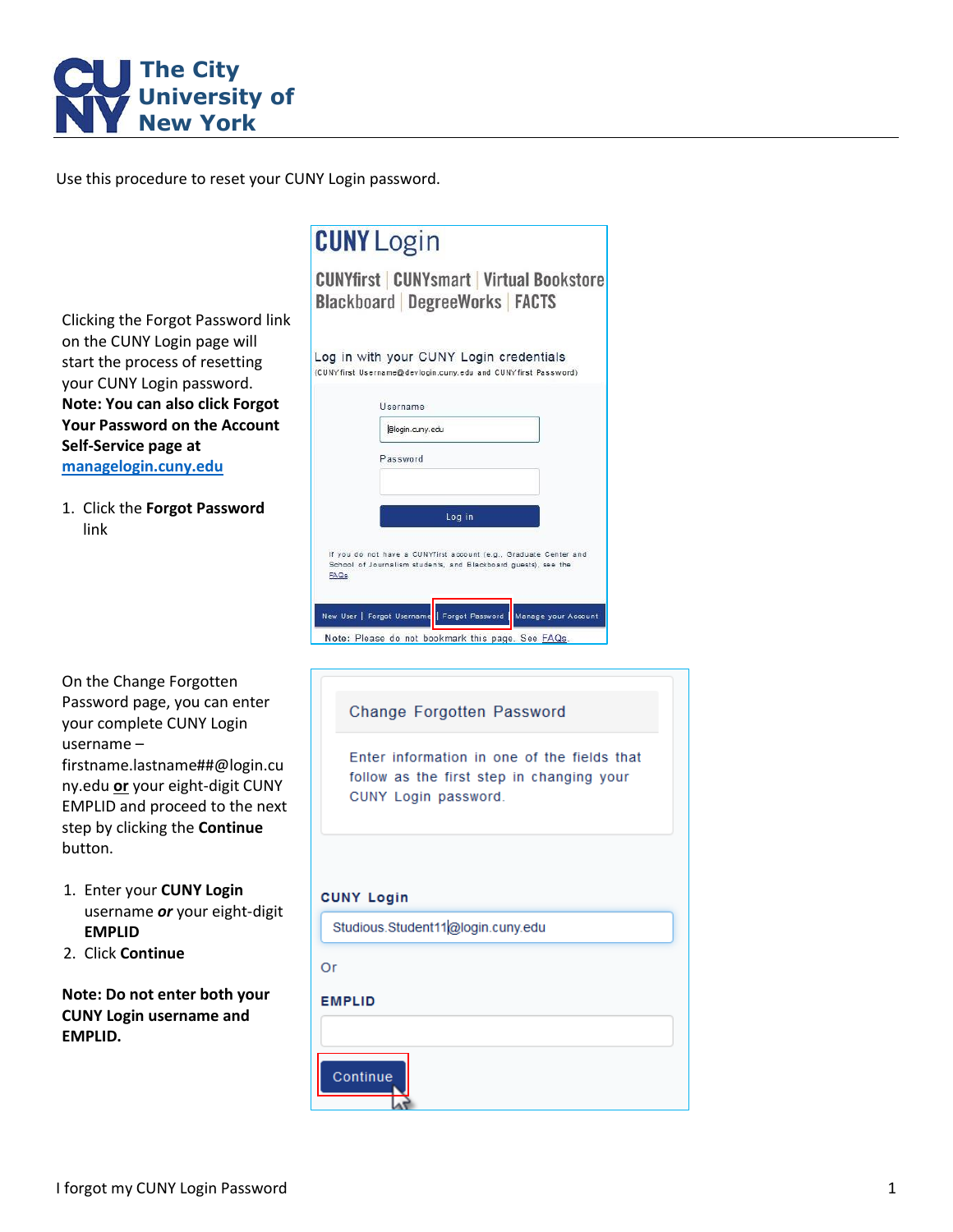

On the Answer Security Questions page, two of your five security challenge questions display. Enter the answers you created during the CUNY Login account activation process. **Note: The responses are** *not* **cASE Sensitive .**

- 1. Enter correct responses\*\*
- 2. Click **Continue**

**\*\*If you are unable to recall your answers to the security questions, please navigate to the Unable to remember Answer to Security Questions section, in this document, for additional instructions .**

On the Create a Password page, enter and confirm a new CUNY Login password . You can click the View CUNY Login Password Policy link to display the full list of password creation parameters.

**Note : Password creation process may take up to two minutes to complete.**

- 1. Enter **New Password**
- 2. Confirm **Password**
- 3. Click **Continue**

| Change Forgotten Fassword - Answer<br><b>Security Questions</b>                |
|--------------------------------------------------------------------------------|
| Answer the security questions that follow<br>as the next step in changing your |

Change Enrantton Descurant Answer

Please note: - Answers are not case sensitive - You must answer 2 questions correctly to change your password All fields are required.

Who was you first crush?

password.

In what city was your mother born?

Gotham



 $\sum_{n=1}^{\infty}$  am unable to remember my answers.

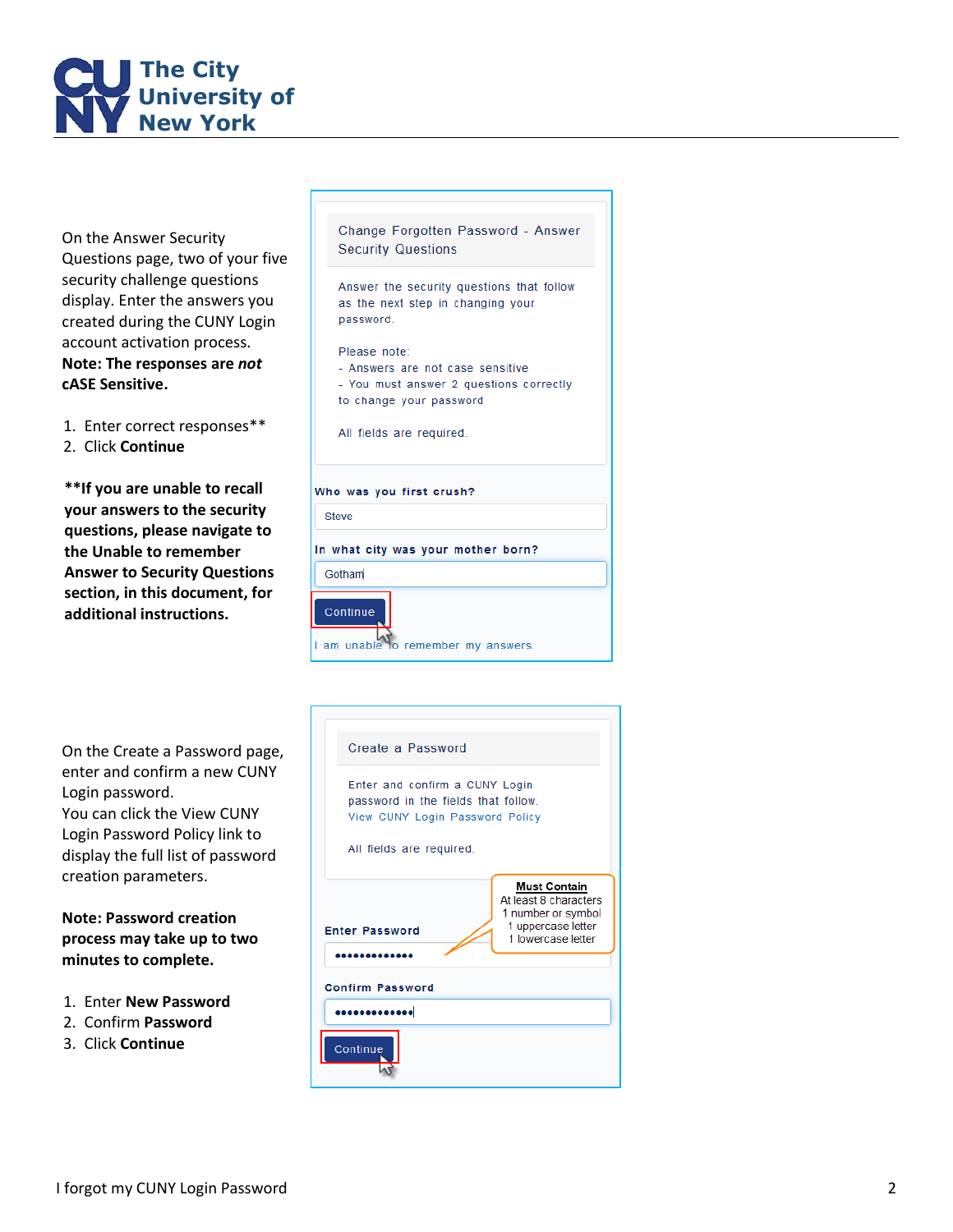

When the process is done, the Your Password Has Been Changed Successfully message will appear and a confirmation email will be sent to your account management email address.

## **Unable to Remember Answer s to Security Questions**

In the event you are unable to recall answers to security challenge questions, instructions for resetting your password will be sent to your account management email address.

1. Click the **I am unable to remember my answers** link Your Password Has Been Changed **Successfully!** 

A confirmation email has been sent to your email address

Your CUNY Login is: Studious.Student11@login.cuny.edu

Your EMPLID is: 44332211

Return to Account Self-Service

| Change Forgotten Password - Answer<br><b>Security Questions</b>                                                                                    |
|----------------------------------------------------------------------------------------------------------------------------------------------------|
| Answer the security questions that follow<br>as the next step in changing your<br>password.                                                        |
| Please note:<br>- Answers are not case sensitive<br>- You must answer 2 questions correctly<br>to change your password<br>All fields are required. |
| In what city was your mother born?                                                                                                                 |
| What is your favorite vacation destination?                                                                                                        |
| Continue                                                                                                                                           |
| I am unable to remember my answers                                                                                                                 |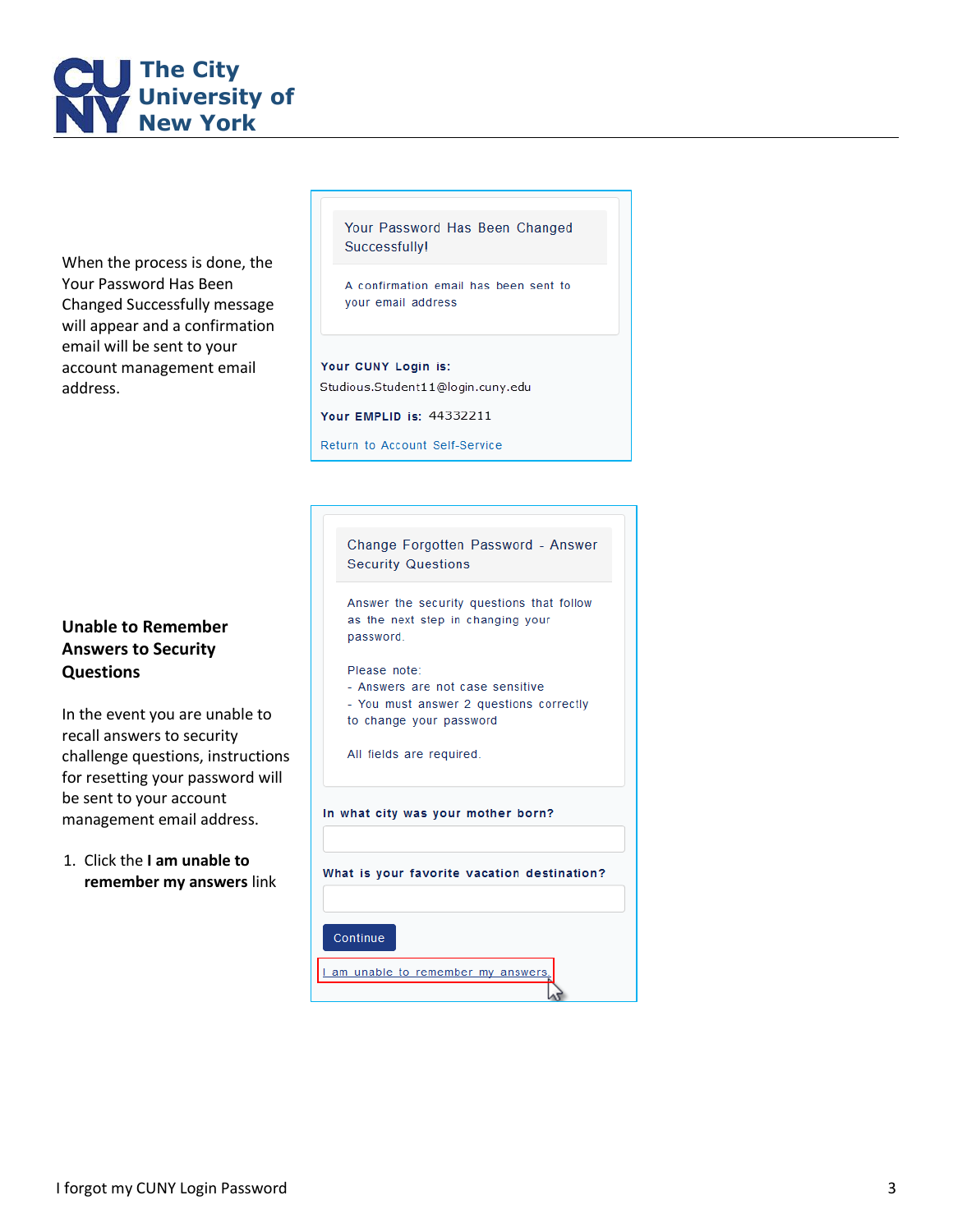

A message will appear stating that an email has been sent to your account management email address with instructions to change your password.

Change Forgotten Password - Answer **Security Questions Unsuccessful** 

You have exceeded the number of attempts to answer 2 security questions correctly or were unable to remember vour answers.

An email has been sent to your account management email address that follows with instructions to change your password.

Your Email Address Studious.stu\*\*\*@campus.cuny edu

Return to Account Self-Service

To view the validation link, locate and open the email titled, 'CUNY Login Account Management: …'and click the link inside the email. **Note: Be sure to check your Spam/Junk mail folders if you cannot find the email.**

- 1. Navigate to your **Inbox**
- 2. Open email 'CUNY Login Account Management: …'
- 3. Click the link

You are receiving this email because you were unable to correctly answer your security questions when requesting Click on the following one-time link, or copy and paste in a web browser, within the next 2 hours to change your C. https://managelogin.cuny.edu/OIMSelfService/resetPassword?loginID=STUDIOUS.STUDENT11&tokenKey=6748171 If you received this email in error Please delete this email if you were not attempting to change your CUNY Login password and have received this ept If you did not respond within 2 hours Click Forgot Password on the CUNY Login page to restart your password change.

For more information on managing your CUNY Login account

See the **Account Activation** instructions on www.cuny.edu.

## If you need help

See the List of Campus Help Desks for your college's help desk contact information. Do not reply to this message. It is an automated notification, and replies to it will be sent to an unmonitored mail